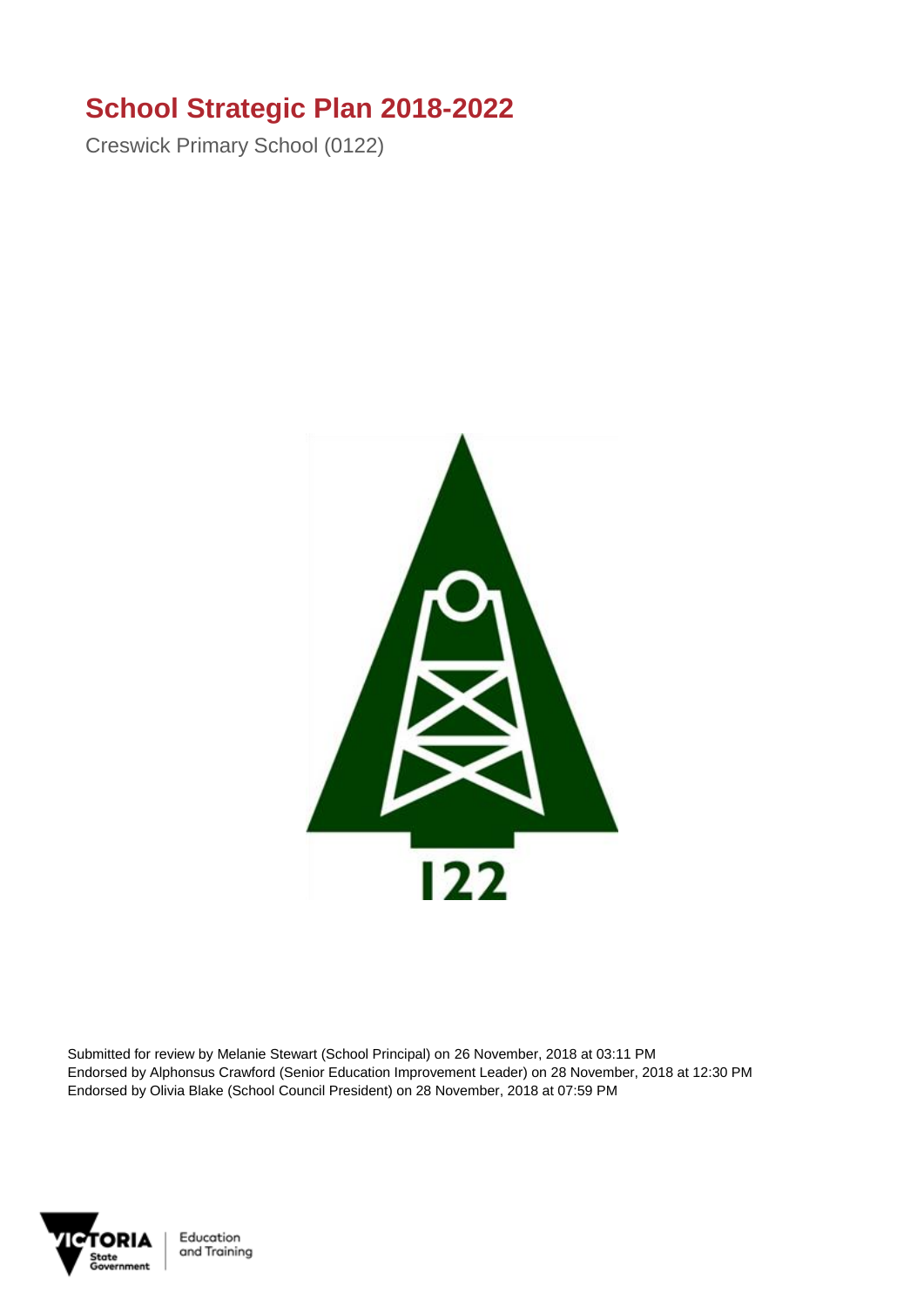## **School Strategic Plan - 2018-2022**

Creswick Primary School (0122)

| <b>School vision</b>      | Creswick Primary Schools vision is to cater for the needs of students in the pursuit of excellence.<br>Creswick Primary School's mission is to provide an excellent education in a vibrant, safe and caring environment that challenges all<br>students to achieve their personal best.<br>Creswick Primary School's objective is to ensure the staff, students, parents and wider community, work cooperatively to form strong<br>partnerships in order to build a culture of lifelong learning for all students.                                                                                                                                                                                                                                                                                                                                                                      |
|---------------------------|-----------------------------------------------------------------------------------------------------------------------------------------------------------------------------------------------------------------------------------------------------------------------------------------------------------------------------------------------------------------------------------------------------------------------------------------------------------------------------------------------------------------------------------------------------------------------------------------------------------------------------------------------------------------------------------------------------------------------------------------------------------------------------------------------------------------------------------------------------------------------------------------|
| <b>School values</b>      | Creswick Primary School's values are Respect, Resilience, Safety and Personal Best<br>Respect - Treating people and property with consideration and manners<br>Safety - Moving and playing carefully in the school and community<br>Resilience - Able to persevere with challenges and disappointments<br>Personal Best - Applying ourselves fully in all tasks and situations                                                                                                                                                                                                                                                                                                                                                                                                                                                                                                          |
| <b>Context challenges</b> | This year Creswick Primary School went through major leadership change with the principal of 7 and a half years retiring. The<br>leading teacher who came to the school in Term 2 2017 took over the role and has been Acting Principal for all of 2018.<br>One of our context challenges is related to trauma and poverty. The very important area of poverty, especially generational poverty<br>which is where many of the students come from, impacts them in the form of low aspiration, low attendance and very low school<br>finishing rates. The school has put a great deal of time and effort into supporting families, working with external network agencies,<br>department supports through engagement and wellbeing, building relationships and building school pride. Our Student Survey Data<br>showed our Year 4 boys are very disengaged and disconnected with school |
|                           | Key challenges against SSP and AIP targets<br>Goal 1: To foster the achievement of high quality educational outcomes for all students with a particular focus on literacy and<br>numeracy.<br>Target 1: 30% of students to achieve higher than the expected level (top two bands) in reading, writing and numeracy in NAPLAN<br>assessments.                                                                                                                                                                                                                                                                                                                                                                                                                                                                                                                                            |
|                           | While the target was partially met the Panel noted that the percentage of students achieving in the top two bands for reading at Year<br>3 trended down in each year of the SSP period and was below similar schools. The percentage achieving in the top bands for<br>numeracy at both Year 3 and 5 fluctuated over the period.<br>The literacy leader and staff reported that during the SSP period there was a greater focus on building writing skills rather than<br>professional learning for implementing whole school approaches for reading or numeracy. In 2017 class libraries for independent                                                                                                                                                                                                                                                                               |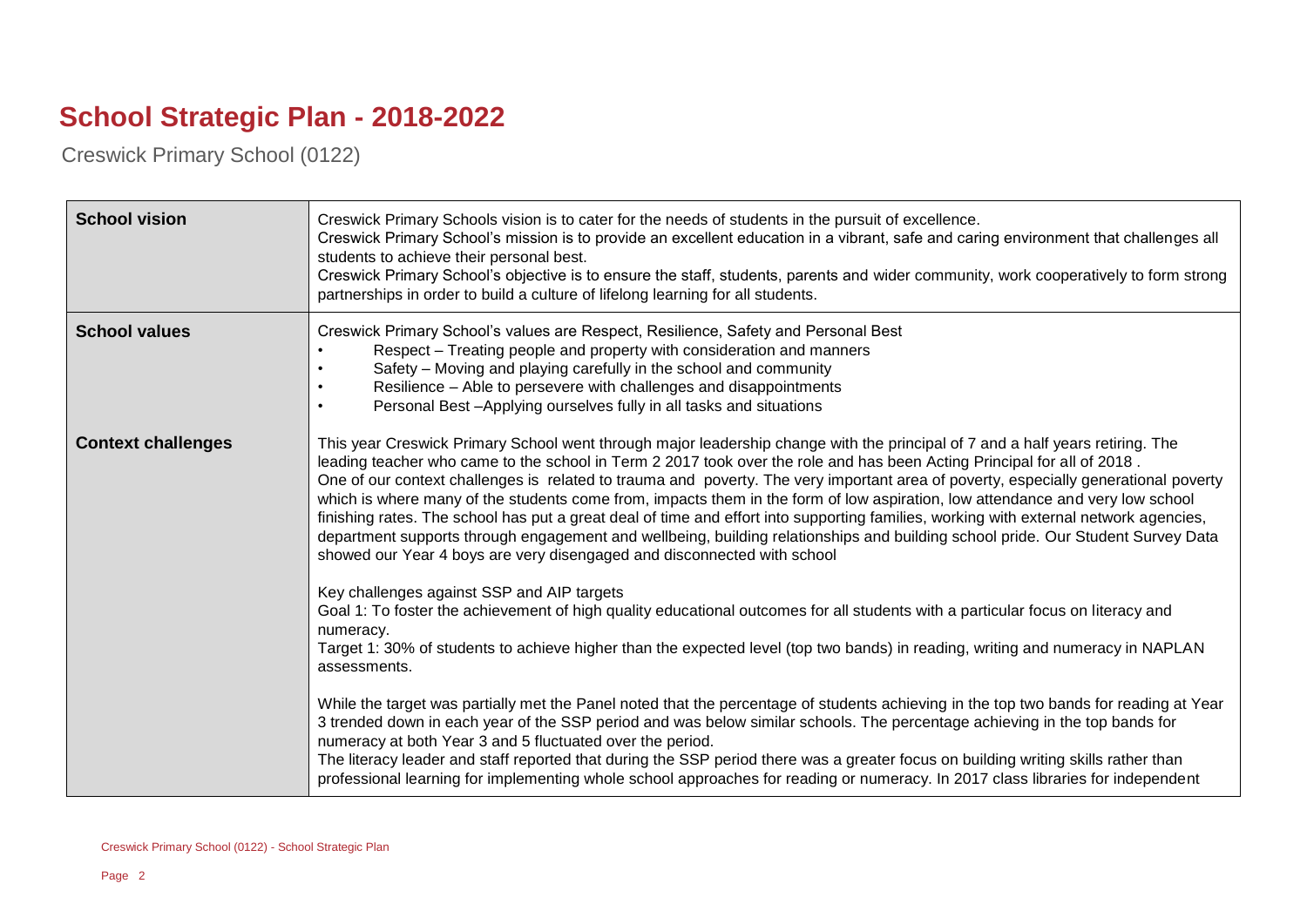reading were introduced and reading conferences were modelled. Classroom observations showed that approaches to teaching reading continued to vary across the school. Similarly there was not an agreed approach for teaching numeracy. Use of pre and post testing for numeracy was recently introduced. As regular analysis of assessment was new work the Panel found that the extent of differentiation to meet individual learning needs varied. The Panel concluded that lack of agreed research-based approaches to teaching reading and numeracy and variation in the extent that teaching was differentiated were barriers to ensure students were challenged to achieve above expected levels or in the top NAPLAN bands.

Goal 1: To foster the achievement of high quality educational outcomes for all students with a particular focus on literacy and numeracy.

Target 2:

Less than 15% of students to achieve below the expected level for their grade using teacher judgements.

The Panel determined through discussion with staff that there was not an agreed instructional model to guide consistent practice across the school. The assessment schedule was revised in December 2017 and up to that time most assessment was completed by individual teachers with few opportunities for teachers to collaborate and plan for students not achieving expected levels. Until recently assessment was focused on summative assessment to inform mid and end of year reporting and whole school tracking of student progress was not ongoing until a data wall was established in 2018. The school established a Reading Recovery program for junior students and a Quick Smart program for assistance in Mathematics for Years 3-6 students. This supported some students but once students were released from the program ongoing support and tracking of these students was not formalised.

The Panel agreed that lack of rigour in assessment practices and lack of an agreed instructional model were barriers for developing consistent explicit teaching practices and ensuring curriculum planning was matched to the individual needs of students.

Goal 2: To provide a differentiated curriculum that actively supports the engagement of all children.

Target 1:

Student and parent survey data to be above the State for stimulating learning and student motivation

The Panel found through classroom observations and analysis of weekly planners that there was evidence of some differentiated curriculum in classes. Analysis of assessment and evidence by teachers was developing but was often scores or levels rather than identification of misconceptions or skills analysis. This resulted in planning that was not designed to consistently meet student learning needs to ensure high levels of student engagement.

Focus groups with students and staff showed that student voice and agency varied across classes. Discussion with students showed that many could not remember their goals and most goals were teacher directed or taken from lists aligned to writing and reading approaches. Focus groups with leaders, teachers and students confirmed student choice in what and how they learned was variable and collaborative learning and student self assessment differed across classes.

The Panel concluded inconsistent analysis of assessment and lack of regular formative assessment to drive differentiated planning and variable approaches to student voice and agency were barriers for student engagement.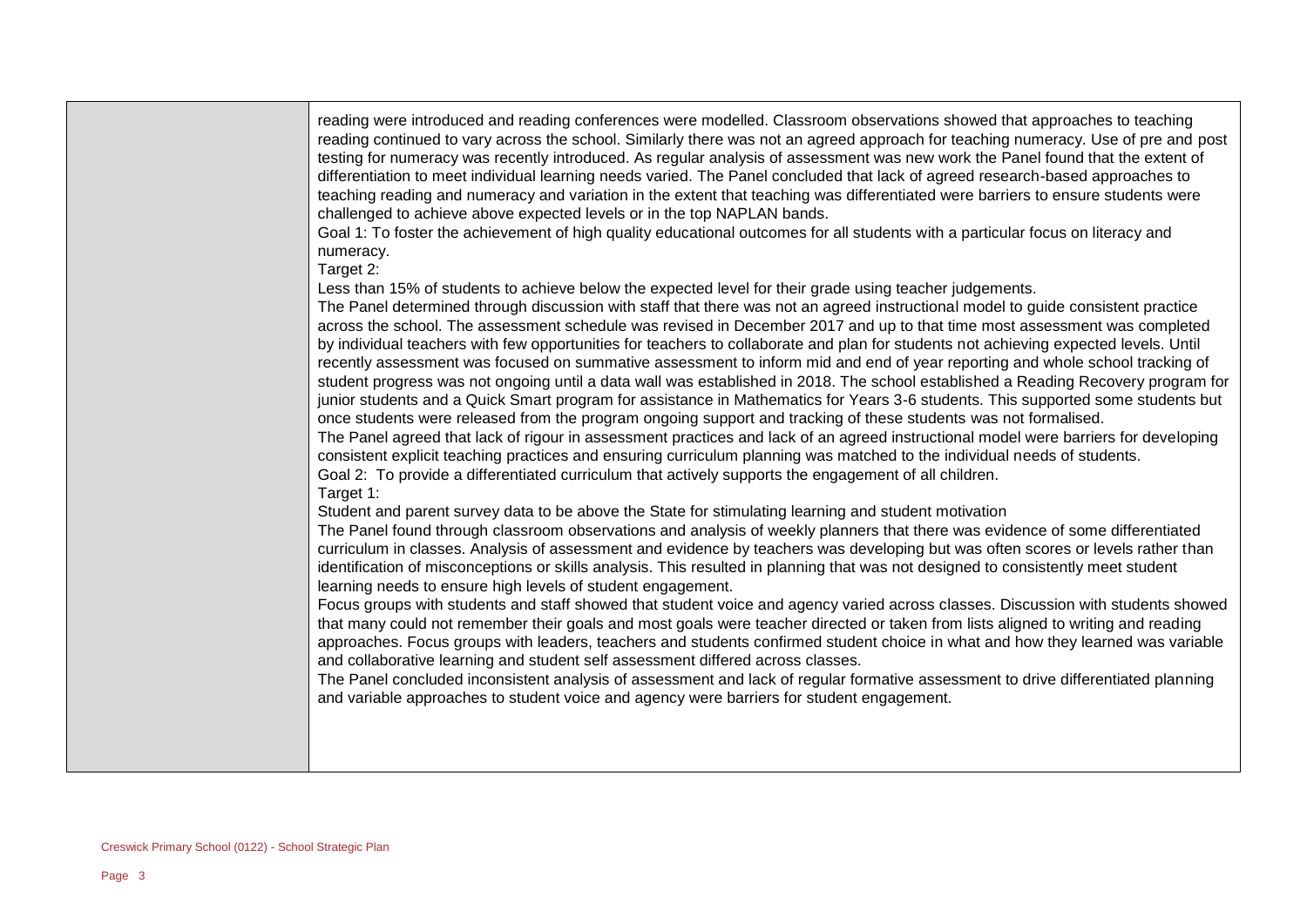| Intent, rationale and focus | The School Review Panel recommends the following key directions for the next School Strategic Plan:<br>To improve learning growth and outcomes for all students in literacy and numeracy.<br>Rationale<br>Student outcomes on NAPLAN reading showed a downward trend in the percentage of students achieving in the top bands in<br>reading at Year 3 and writing outcomes across the school fluctuated over the SSP period. Numeracy outcomes also fluctuated over<br>the period and showed a downward trend at Year 3 and 5 with some improvement in high and medium growth in 2018. The Panel<br>suggested a continuing focus on writing and reading and especially reading from F-3 and numeracy F-6.                                                                                                       |
|-----------------------------|-----------------------------------------------------------------------------------------------------------------------------------------------------------------------------------------------------------------------------------------------------------------------------------------------------------------------------------------------------------------------------------------------------------------------------------------------------------------------------------------------------------------------------------------------------------------------------------------------------------------------------------------------------------------------------------------------------------------------------------------------------------------------------------------------------------------|
|                             | Empower students to be self regulated learners actively engaged in their learning and community.<br>Rationale<br>Data from the Attitudes to School Survey (Years 4-6) showed that the factor for student voice and agency had the second lowest<br>percentage of positive responses. The Panel determined that the school was at the emerging stage along the FISO continuum for<br>Empowering students and building school pride. Review fieldwork indicated there was variation in the extent that students were<br>empowered as self-regulated and active participants in their learning across classes. There was some evidence of student leaders<br>influencing change in the school community however the Panel determined there was scope for building greater student voice,<br>agency and leadership. |
|                             | To develop confident global citizens.<br>The school had commenced to embed the school's values through approaches to social and emotional learning and implementation<br>of School Wide Positive Behaviour Support. The panel suggested this work could be embedded and extended to develop students'<br>knowledge, skills, attitudes, values and competencies to ensure students learn to respect key universal values and contribute as<br>global citizens                                                                                                                                                                                                                                                                                                                                                    |
|                             | In 2019 our priority will be participating in the Department PLC initiative with a focus on Numeracy with both PLC leaders, the<br>principal and the numeracy co-ordinator attending all training sessions. We will also work closely with Mel Swanson (PLC Regional<br>Manager) throughout 2019.<br>Through this training staff will work together to embedding regular analysis of data and evidence to plan learning to meet all students'<br>learning needs. his process will build teacher capability through professional learning community practice and regular feedback                                                                                                                                                                                                                                |
|                             | Developing a consistent approach and understandings of the teaching of reading in F-3 and 3-6 will also be a focus, along with the<br>implementation of a Levelled Literacy Intervention Program in years One and Two.<br>Continuing our work on School Wide Positive Behaviour and working with Ruth Cornell (SWPB regional coach) - Developing high<br>expectations for learning and behavior and building skills for global citizenship.                                                                                                                                                                                                                                                                                                                                                                     |
|                             | 2020 Using Departments Pedagogical Model document to support us in developing a documented whole school instructional model<br>to embed in consistent practice<br>2021 Using Departments Amplify document to support staff professional learning around student leadership, voice and agency -                                                                                                                                                                                                                                                                                                                                                                                                                                                                                                                  |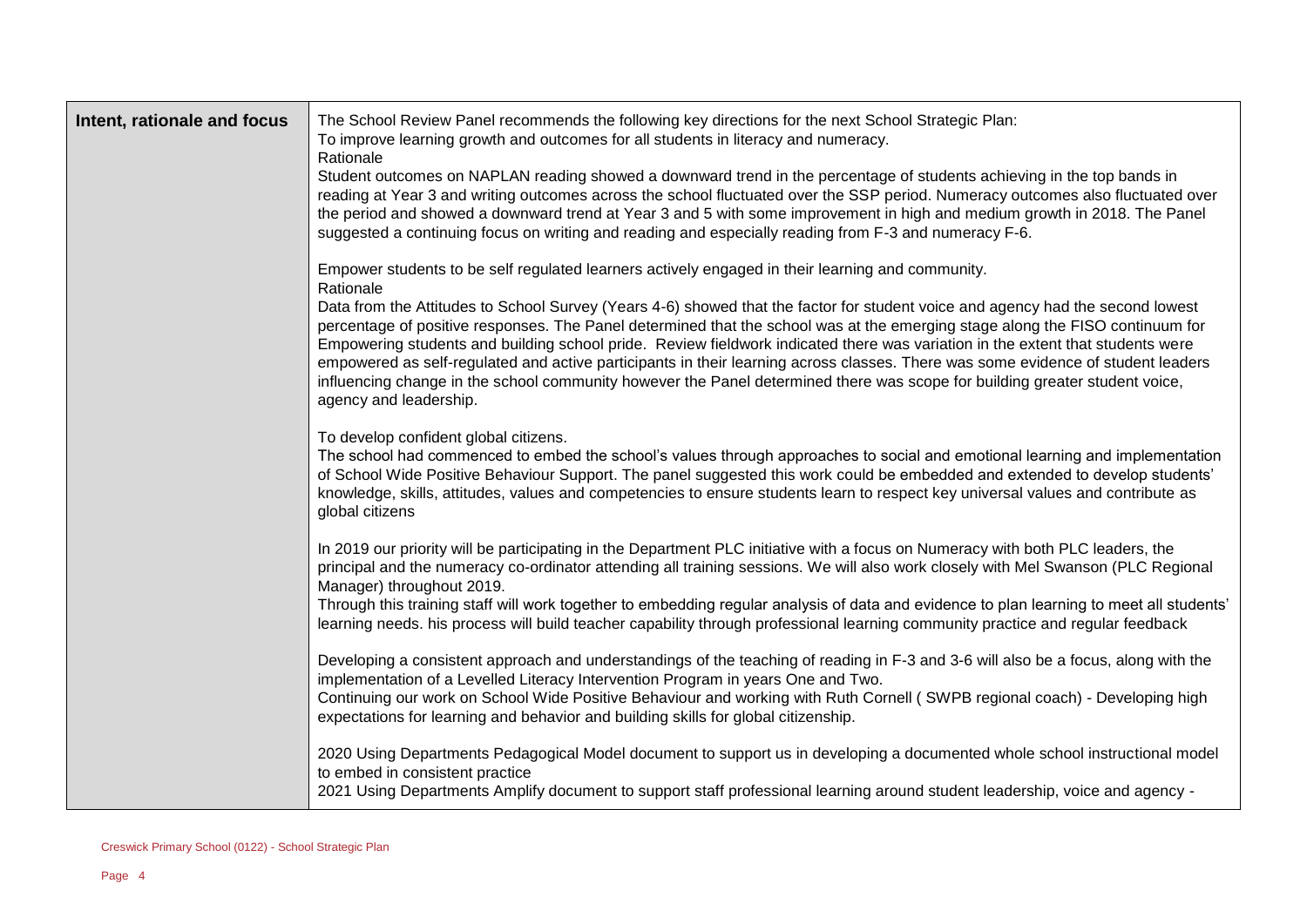| Developing students as self-regulated learners through focus on student voice and agency in learning |
|------------------------------------------------------------------------------------------------------|
|                                                                                                      |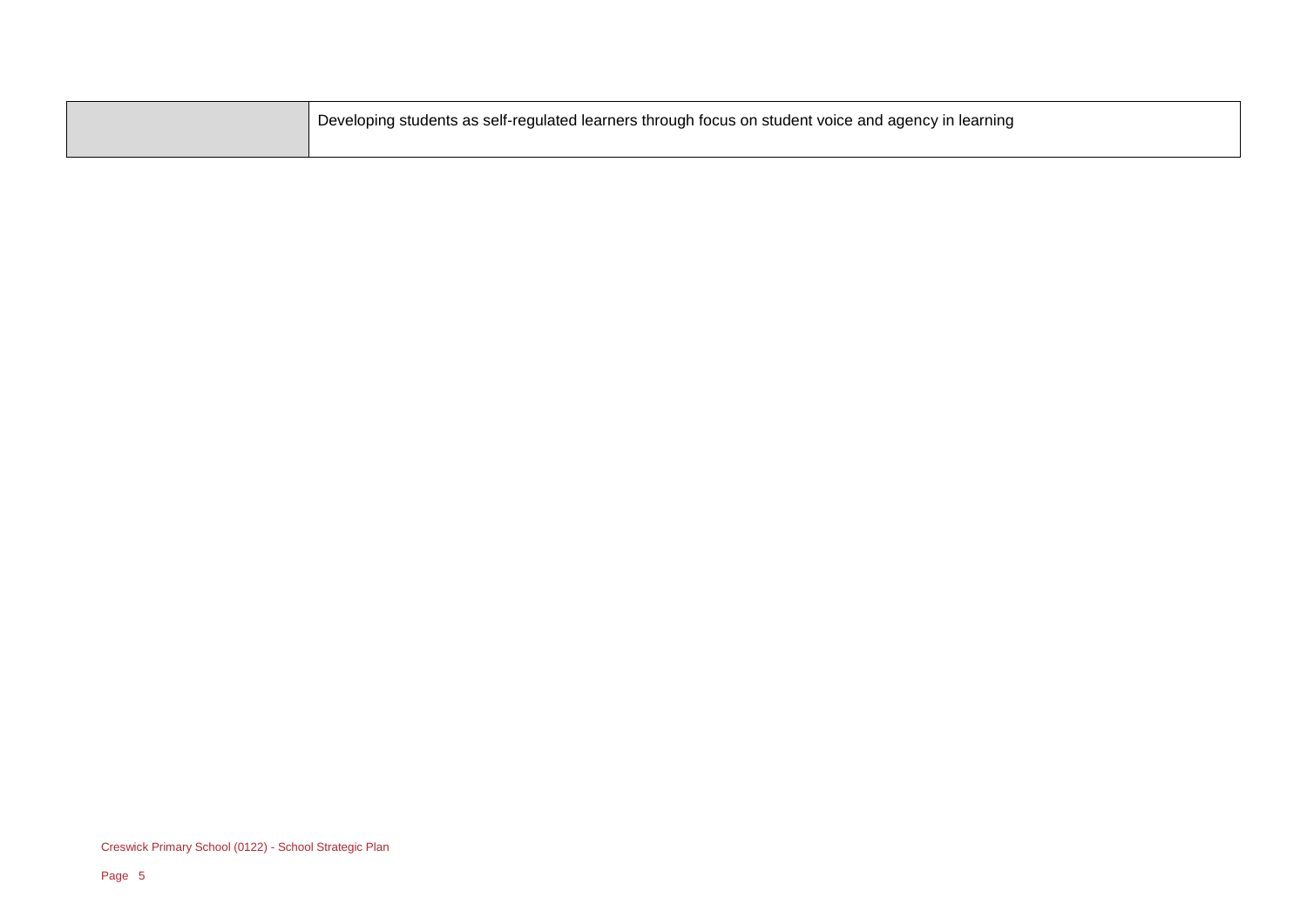## **School Strategic Plan - 2018-2022**

Creswick Primary School (0122)

| Goal 1     | To improve learning growth and outcomes for all students in literacy and numeracy.                         |                                     |                |                                                                                                                  |
|------------|------------------------------------------------------------------------------------------------------------|-------------------------------------|----------------|------------------------------------------------------------------------------------------------------------------|
| Target 1.1 | By 2022 improve the percentage of students in the top two NAPLAN bands at Year 3 (bands 5 & 6) as follows: |                                     |                |                                                                                                                  |
|            |                                                                                                            | <b>Benchmark</b><br>Average 2015-18 | 2022<br>Target |                                                                                                                  |
|            | Reading                                                                                                    | 56%                                 | 60%            |                                                                                                                  |
|            | Writing                                                                                                    | 51%                                 | 55%            |                                                                                                                  |
|            | Numeracy                                                                                                   | 46%                                 | 50%            |                                                                                                                  |
| Target 1.2 |                                                                                                            | <b>Benchmark</b><br>Average 2015-18 | 2022<br>Target | By 2022 improve the percentage of students in the top two bands of NAPLAN at Year 5 (bands $7 & 8$ ) as follows: |
|            | Reading                                                                                                    | 51%                                 | 53%            |                                                                                                                  |
|            | Writing                                                                                                    | 17%                                 | 19%            |                                                                                                                  |
|            | Numeracy                                                                                                   | 27%                                 | 30%            |                                                                                                                  |
| Target 1.3 | $2015 - 18:$<br>• Reading from 80% to 84%<br>• Writing from $71\%$ to $75\%$<br>• Numeracy from 73% to 75% |                                     |                | By 2022 the medium and high learning growth from Year 3 to Year 5 to improve from the average growth for         |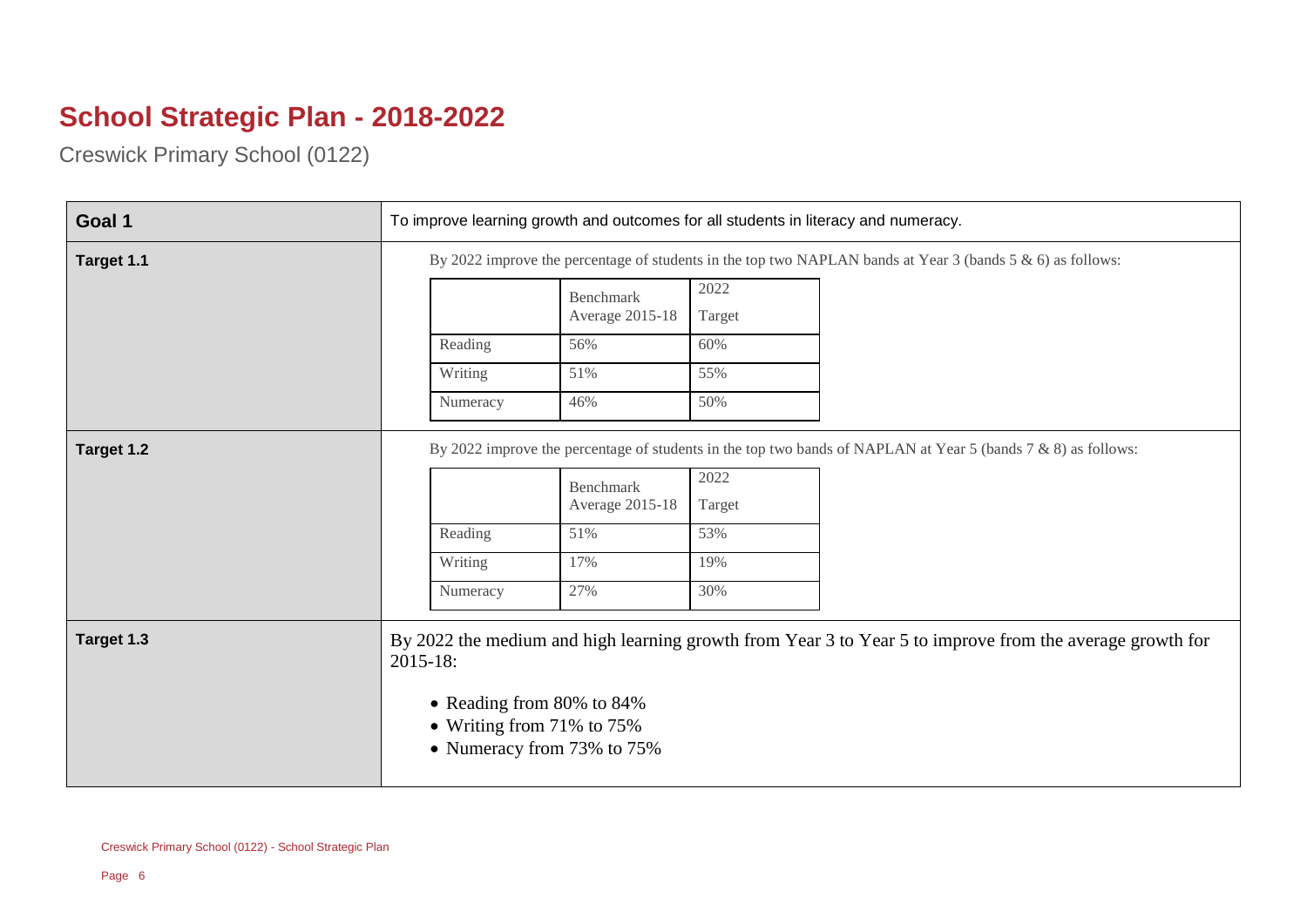| Target 1.4                                                                               | By 2022 improve the percentage of positive responses for the following factors on the Staff Survey (School<br>Climate module) to 80%<br>• Teacher collaboration (2017 benchmark 75%)<br>• Guaranteed and viable curriculum (2017 benchmark 71%)<br>• Academic emphasis (2017 benchmark 73%)<br>• Collective efficacy (2017 benchmark 76%). |
|------------------------------------------------------------------------------------------|--------------------------------------------------------------------------------------------------------------------------------------------------------------------------------------------------------------------------------------------------------------------------------------------------------------------------------------------|
| <b>Key Improvement Strategy 1.a</b><br><b>Building practice excellence</b>               | Develop, document and embed an agreed research-based instructional model and sequential curriculum.                                                                                                                                                                                                                                        |
| <b>Key Improvement Strategy 1.b</b><br><b>Building practice excellence</b>               | Embed the PLC collaborative culture and improvement cycle across the school.                                                                                                                                                                                                                                                               |
| <b>Key Improvement Strategy 1.c</b><br>Evidence-based high-impact teaching<br>strategies | Develop data literate teachers who effectively use evidence and assessment to differentiate student learning                                                                                                                                                                                                                               |
| <b>Key Improvement Strategy 1.d</b><br>Instructional and shared leadership               | Build practice excellence and instructional leadership through professional learning and regular feedback processes.                                                                                                                                                                                                                       |
| Goal 2                                                                                   | Empower students to be self regulated learners actively engaged in their learning and community.                                                                                                                                                                                                                                           |
| Target 2.1                                                                               | By 2022 improve the percentage of positive responses on the Attitudes to School Survey for Years 4-6 to 86%<br>for the following factors:<br>• Stimulated learning from 75% (average 2017-18) to 86%                                                                                                                                       |
|                                                                                          |                                                                                                                                                                                                                                                                                                                                            |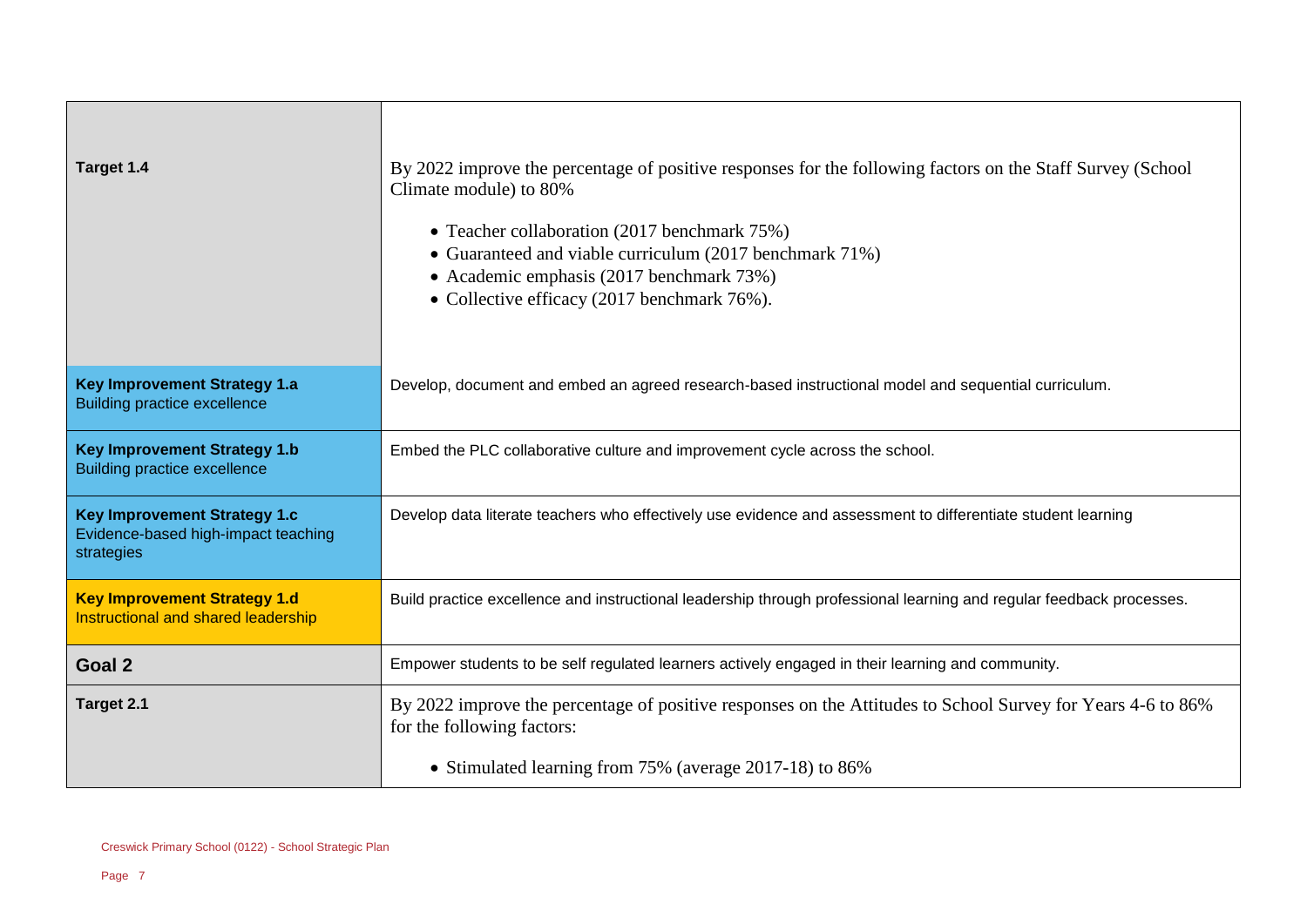|                                                                                  | • Student voice & agency from 71% (average 2017-18) to 86%<br>• Effective teaching time from 79% (average 2017-18) to 86%<br>• Differentiated learning challenge from 85% (average 2017-18) to 86%<br>• Motivation and interest from 82% (average 2017-18) to 86%.                                                                                                                                                                                                                                |
|----------------------------------------------------------------------------------|---------------------------------------------------------------------------------------------------------------------------------------------------------------------------------------------------------------------------------------------------------------------------------------------------------------------------------------------------------------------------------------------------------------------------------------------------------------------------------------------------|
| Key Improvement Strategy 2.a<br>Empowering students and building school<br>pride | Develop and embed a shared understanding of student voice, leadership and agency.                                                                                                                                                                                                                                                                                                                                                                                                                 |
| <b>Key Improvement Strategy 2.b</b><br>Evaluating impact on learning             | Build feedback loops between teachers and learners.                                                                                                                                                                                                                                                                                                                                                                                                                                               |
| <b>Key Improvement Strategy 2.c</b><br><b>Building practice excellence</b>       | Build teacher capability to design learning sequences to build deep levels of thinking and application to real life contexts.                                                                                                                                                                                                                                                                                                                                                                     |
| Goal 3                                                                           | To develop confident global citizens.                                                                                                                                                                                                                                                                                                                                                                                                                                                             |
| Target 3.1                                                                       | By 2022 improve the percentage of positive responses on the Attitudes to School Survey for Years 4-6 for the following factors:<br>• Advocate at school from 86% (average 2017-18) to 88%<br>• Effective classroom behaviour from 72% (average 2017-18) to 86%<br>• Managing bullying from 78% (average 2017-18) to 86%<br>• Resilience from 73% (average 2017-18) to 86%<br>• Respect for diversity from 80% (average 2017-18) to 88%<br>• Sense of inclusion from 86% (average 2017-18) to 88%. |
| Target 3.2                                                                       | By 2022 improve factors on the Parent Opinion Survey (to be finalised)                                                                                                                                                                                                                                                                                                                                                                                                                            |